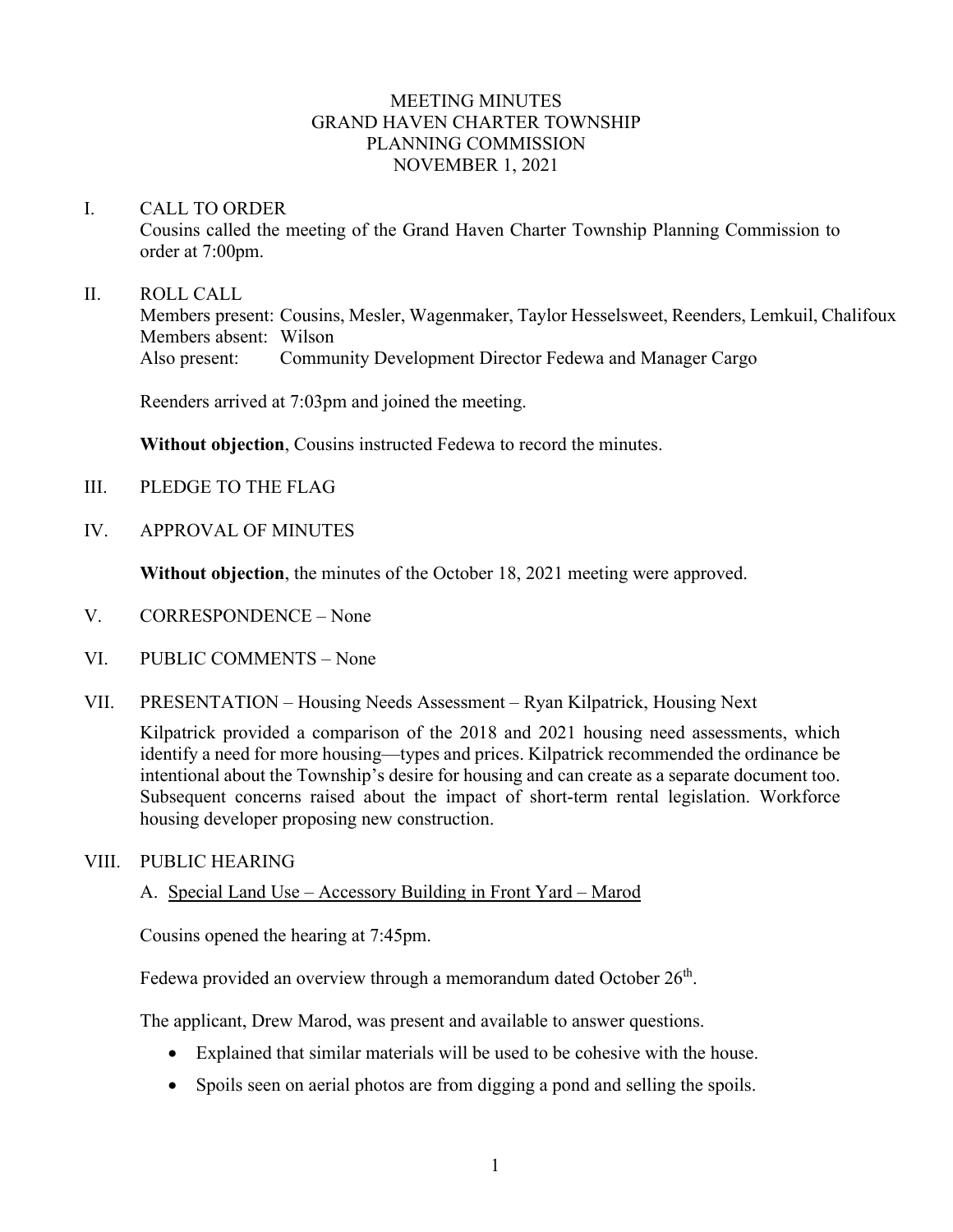Dean VanderMeulen – 13269  $160<sup>th</sup>$  Avenue:

• Lives across the street. Has no objection because it will be hidden behind trees and will use the existing driveway.

There being no further public comments, Cousins closed the hearing at 7:48pm.

# B. Tentative Preliminary Plat – Lincoln Pines Subdivision No. 3

Cousins opened the hearing at 7:48pm.

Fedewa provided an overview through a memorandum dated October  $27<sup>th</sup>$ .

There being no public comments, Cousins closed the hearing at 7:50pm.

### IX. OLD BUSINESS

# A. Special Land Use – Accessory Building in Front Yard – Marod

The Planning Commission provided the following feedback:

- Well screened by existing trees.
- Topography changes.
- Overhead utility easements.

**Motion** by Taylor, supported by Chalifoux, to **conditionally approve** the Special Land Use application to allow a 1,200 square foot accessory building to be located in the front yard of  $13260 \, 160$ <sup>th</sup> Avenue. This approval is based on the application meeting the standards set forth by the Grand Haven Charter Township Zoning Ordinance. This motion is subject to, and incorporates, the following conditions and report:

- 1. Accessory building shall maintain the 150-feet as shown on the submitted site plan.
- 2. No additional tree removal shall take place onsite in order to preserve remaining trees.
- 3. Building shall contain at least 1 window per wall (white vinyl), a service door, and overhead doors which shall be to the same quality as the dwelling. Including the white paneled garage door and Harvard Slate shingles used for the roof.
- 4. The lighting fixture shall be sharp cutoff, downcast, maximum kelvin color of 4,000 or less per luminaire. Maximum lumens are 400 based on the amount of impervious surface in Lighting Zone 2. Staff will verify compliance prior to the building and/or electrical permit is issued.
- 5. Siding shall be D4 vinyl and match the Ironstone siding used on the existing dwelling.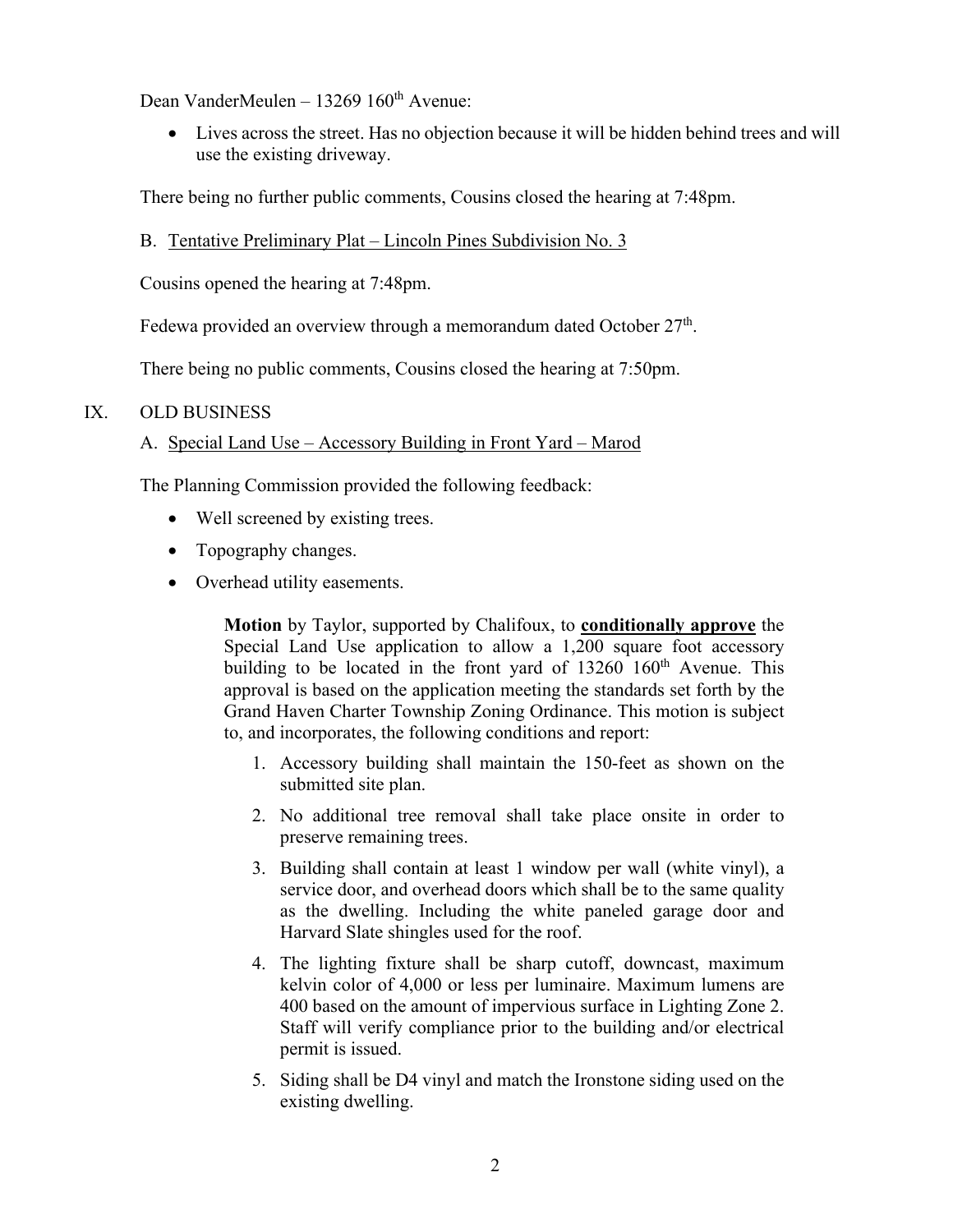# **Which motion carried unanimously.**

B. Tentative Preliminary Plat – Lincoln Pines Subdivision No. 3

**Motion** by Chalifoux, supported by Reenders, to recommend the Township Board **approve** the Tentative Preliminary Plat for Lincoln Pines Subdivision No. 3 based on the application meeting applicable requirements and standards set forth by the Grand Haven Charter Township Subdivision Control Ordinance. **Which motion carried unanimously.**

## C. Review – Text Amendment – Two-Family Dwelling Special Land Use Standards

Fedewa provided an overview through a memorandum dated October  $27<sup>th</sup>$ .

The Planning Commission provided the following feedback:

• In Subsection (F) of the draft amendment should be expanded to specify screening and refer to the codified ordinance for more information.

**Motion** by Taylor, supported by Mesler, to confirm the public hearing on November 15<sup>th</sup> concerning two-family dwelling special land use regulations. Proposed revisions to the draft include:

- 1. Add screening information and reference to the codified ordinance in Subsection (F).
- **Which motion carried unanimously.**
- D. Future Land Use Map Review Map + Discuss Outstanding Items

Fedewa provided an overview through a memorandum dated October 28<sup>th</sup>.

The Planning Commission provided the following feedback:

- Trustee Wagenmaker expressed concern over gravel roads and the negative impact on those residents. The gravel roads are segregated from development. Owners are unable to split the land and sell to relatives. Have to use expensive propane because natural gas is not available. Paved roads receive attention with regular maintenance but gravel roads only receiving a brining treatment. Although many residents do not want development on gravel roads, those who do should be allowed. Property owners on gravel roads are treated as second-class citizens.
- Discussed other blueberry fields on Pierce Street and potentially master-planning for Agricultural Preservation. However, the consensus was to not revise because most of the land is less than the 20-acre minimum lot size and surrounded by single-family dwellings.
- **Consensus:**